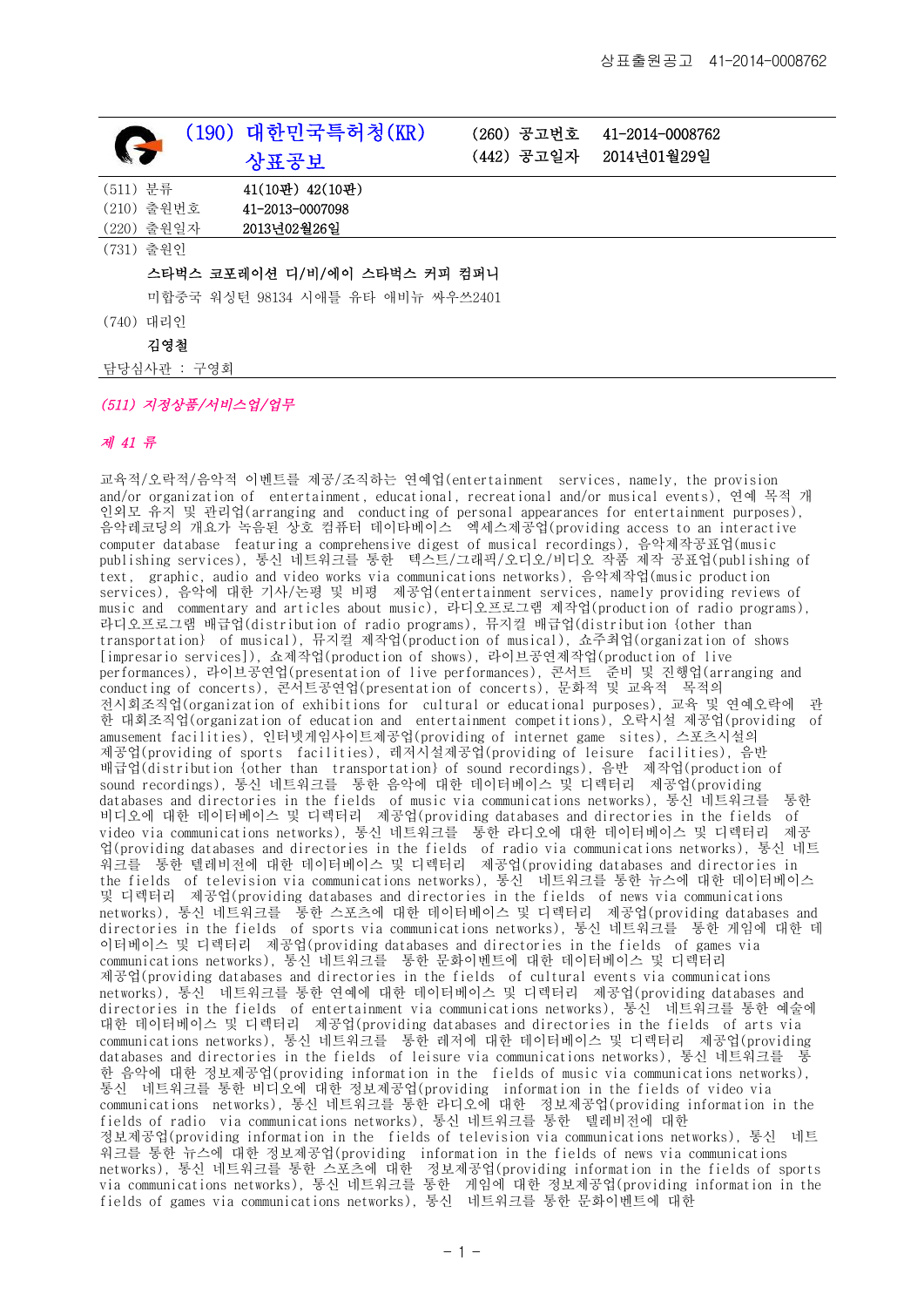정보제공업(providing information in the fields of cultural events via communications networks), 통신 네트워크를 통한 연예에 대한 정보제공업(providing information in the fields of entertainment via communications networks), 통신 네트워크를 통한 예술에 대한 정보제공업(providing information in the fields of arts via communications networks), 통신 네트워크를 통한 레저에 대한 정보제공업(providing information in the fields of leisure via communications networks), 통신 네트워크를 통한 음악에 대한 멀티미디어 컨텐츠제공업(providing multimedia content in the fields of music via communications networks), 통신 네트워크를 통한 비디오에 대한 멀티미디어 컨텐츠제공업(providing multimedia content in the fields of video via communications networks), 통신 네트워크를 통한 라디오에 대한 멀티미디어 컨텐 츠제공업(providing multimedia content in the fields of radio via communications networks), 통신 네트 워크를 통한 텔레비전에 대한 멀티미디어 컨텐츠제공업(providing multimedia content in the fields of television via communications networks), 통신 네트워크를 통한 뉴스에 대한 멀티미디어 컨텐츠제공업(providing multimedia content in the fields of news via communications networks), 통신 네트워크를 통한 스포츠에 대한 멀티미디어 컨텐츠제공업(providing multimedia content in the fields of sports via communications networks), 통신 네트워크를 통한 게임에 대한 멀티미디어 컨텐츠제공업(providing multimedia content in the fields of games via communications networks), 통신 네트워크를 통한 문화이벤트에 대한 멀티미디어 컨텐츠제공업(providing multimedia content in the fields of cultural events via communications networks), 통신 네트워크를 통한 연예에 대한 멀티미디어 컨텐츠제 공업(providing multimedia content in the fields of entertainment via communications networks), 통신 네트워크를 통한 예술에 대한 멀티미디어 컨텐츠 제공업(providing multimedia content in the fields of arts via communications networks), 통신 네트워크를 통한 레저에 대한 멀티미디어 컨텐츠제공업(providing multimedia content in the fields of leisure via communications networks),

## 제 42 류

통신 네트워크를 통한 정보획득을 위한 검색 엔진 제공업(providing search engines for obtaining data via communications networks), 글로벌 컴퓨터망을 통한 정보수집용 검색엔진 제공업(providing search engines for obtaining data on a global computer network), 사용자 프로그램용 온라인상에서 내려 받지 못하는 소프 트웨어 제공업(소프트웨어는 음악/콘서트/비디오/라디오/텔레비전/뉴스/스포츠/게임/문화이벤트/연예 프로그 램 및 음향/영상/ 텍스트/기타 멀티미디어 프로그램화 할 수 있는 것-providing temporary use of on-line non-downloadable software to enable users to program audio, video, text and other multimedia content, including music, concerts, videos, radio, television, news, sports, games, cultural events, and entertainment-related programs), 글로벌 컴퓨터망을 통한 전자기프트카드와 연하장을 제공하는 컴퓨터 서비스업(computer services, namely, providing electronic gift cards and greeting cards via a global computer network), 온라인상에서 내려 받지 못하는 타인의 콘텐츠에 임시 접근할 수 있도록 제공하는 인터넷 서비스업(인터넷 서비스는 음향/영상/텍스트/기타 멀티미디어 콘텐츠 및 음악/콘서트/비디오/라디오/ 텔레비전/뉴스/스포츠/게임/문화이벤트/연예 프로그램에 일시적으로 접근할 수 있는 것-internet services, namely providing users temporary access to online non-downloadable third party content, including audio, video, text and other multimedia content, including music, concerts, videos, radio, television, news, sports, games, cultural events, and entertainment-related programs), 타인을 위한 컴 퓨터 네트워크상에서 이용 가능한 정보/사이트/기타 리소스의 인덱스를 생성해주는 컴퓨터 서비스업(internet services, namely, creating indexes of information, sites, and other resources available on global computer networks for others), 글로벌 컴퓨터망에서 정보/사이트/기타 리소스를 검색/브라우징/탐색하여 최종사용자의 특정 요청에 대한 정보 제공업(providing information at the specific request of end users by searching, browsing, and retrieving information, sites, and other resources on global computer networks for others),